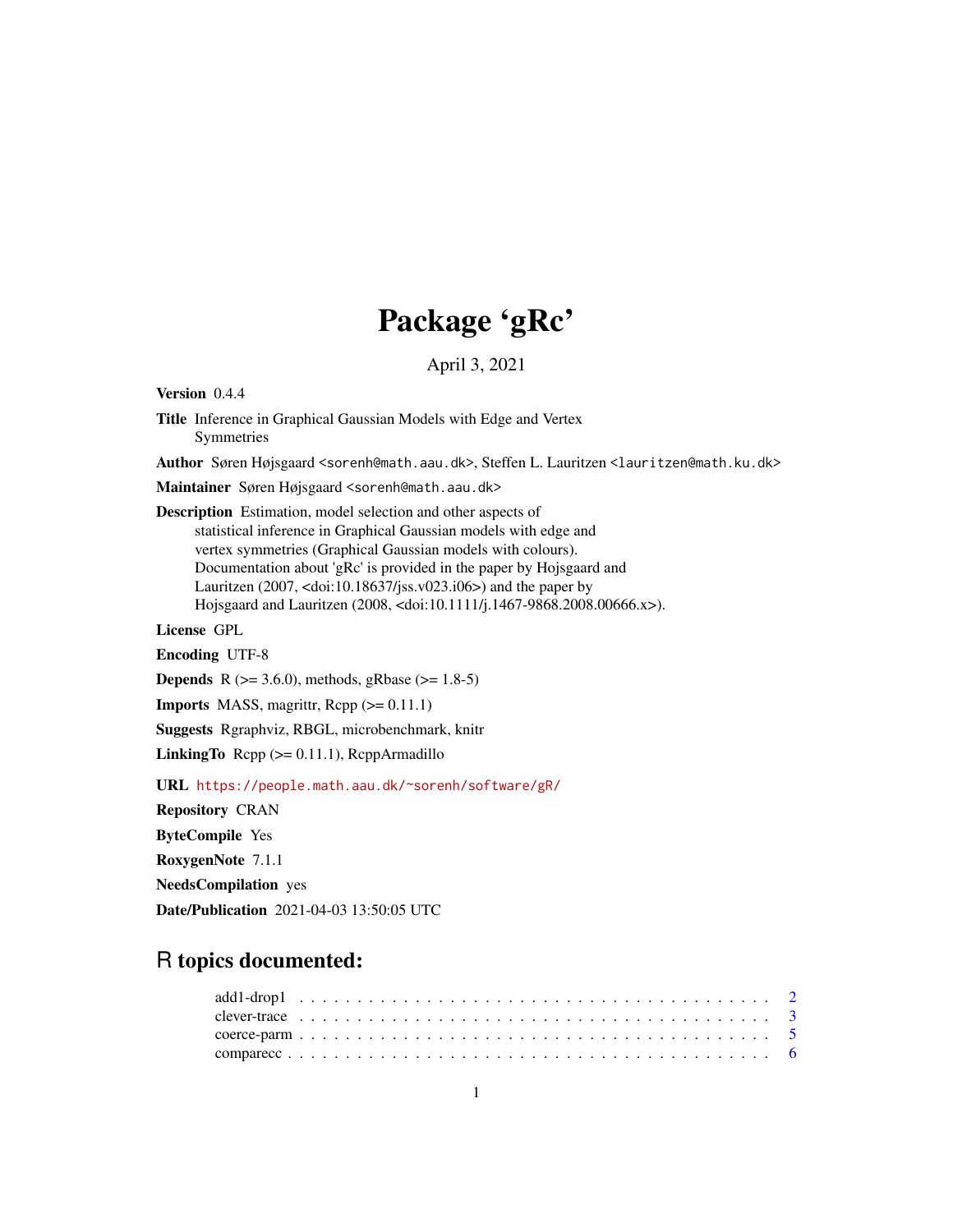## <span id="page-1-0"></span>2 add1-drop1

| Index | 19 |
|-------|----|

add1-drop1 *Add or drop colour classes to RCOX models*

## <span id="page-1-1"></span>Description

Make a test for adding/dropping all colour classes in scope for an RCOX model.

#### Usage

```
## S3 method for class 'rcox'
add1(object, scope, details = 0, trace = 0, ...)## S3 method for class 'rcox'
drop1(object, scope, details = 0, trace = 0, stat = "wald", ...)
```
## Arguments

| object   | An RCOX model, an object of class 'rcox'                                                    |
|----------|---------------------------------------------------------------------------------------------|
| scope    | A set of edge colour classes to be considered for addition or deletion, see 'de-<br>tails'. |
| details  | Control the amount of output created.                                                       |
| trace    | For debugging purposes                                                                      |
| $\cdots$ | Additional arguments, currently unused.                                                     |
| stat     | Either "wald" for a Wald statistic or "dev" for a deviance statistic.                       |

#### Value

A list with entries

- tab: A dataframe with the test results
- cc: A list of colour classes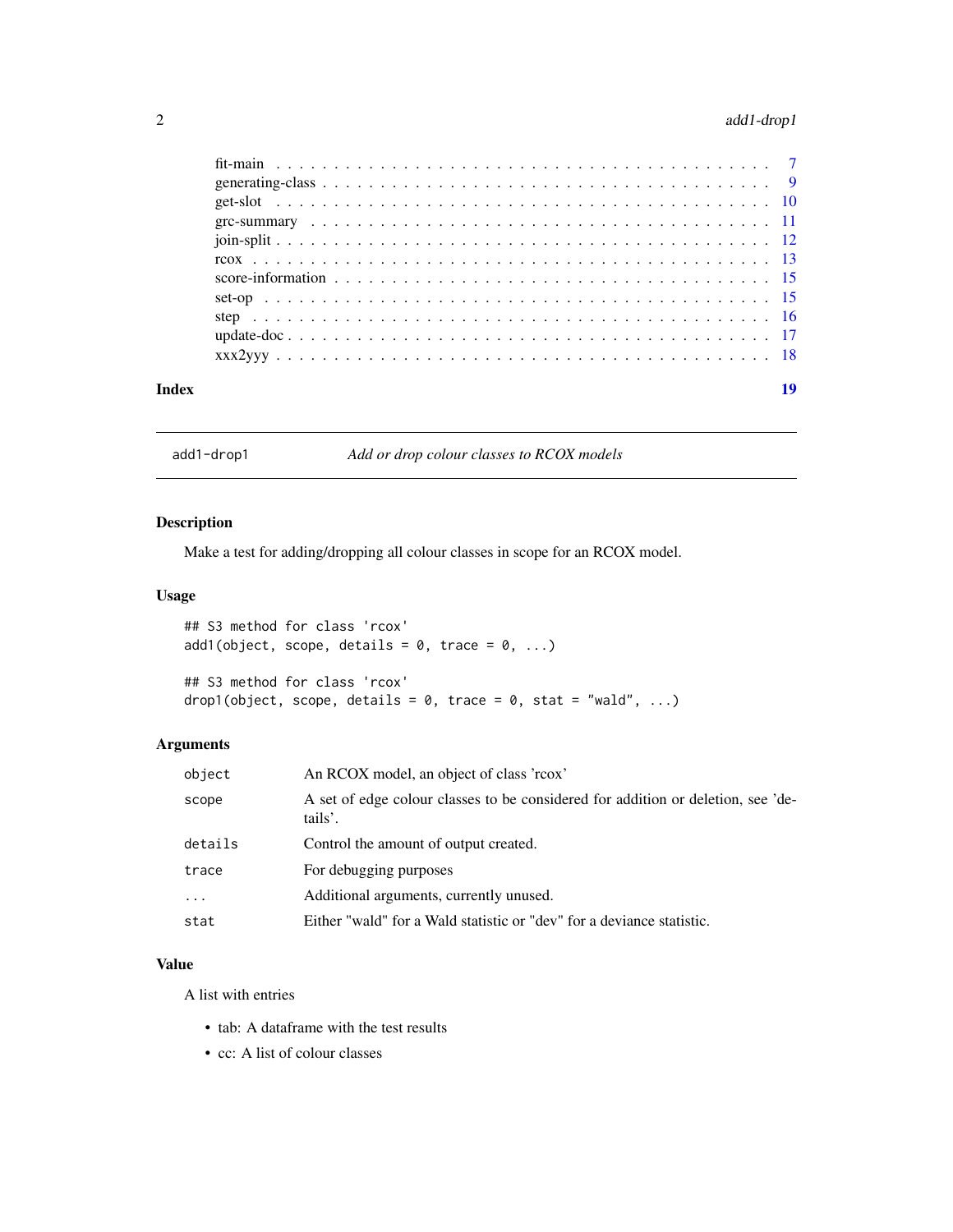#### <span id="page-2-0"></span>clever-trace 3

## Note

- Note that the keyword 'stat' is not available for add1 because this function expands the current model and hence the Wald statistic is not available.
- Based on fitting a new model for each new ecc, and may hence be slow.

#### Author(s)

Søren Højsgaard, <sorenh@math.aau.dk>

#### See Also

[comparecc](#page-5-1), [stepadd1](#page-15-1), [stepdrop1](#page-15-1).

## Examples

```
data(math)
gc.sat <- ~me:ve:al:st:an
gc.1 <- ~me+ve+al+st+an
m.sat <- rcox(gm=gc.sat, data=math)
m.1 <- rcox(gm=gc.1, data=math)
t.sat <- drop1(m.sat)
t.sat$tab
t.sat$cc
t.1 <- add1(m.1)t.1$tab
t.1$cc
```
clever-trace *Calculate trace of various matrix products.*

### Description

Calculate trace of various matrix products.

#### Usage

trA(A) trAW(rA, rW) trAWB(rA, rW, rB) trAWBW(rA, rW, rB)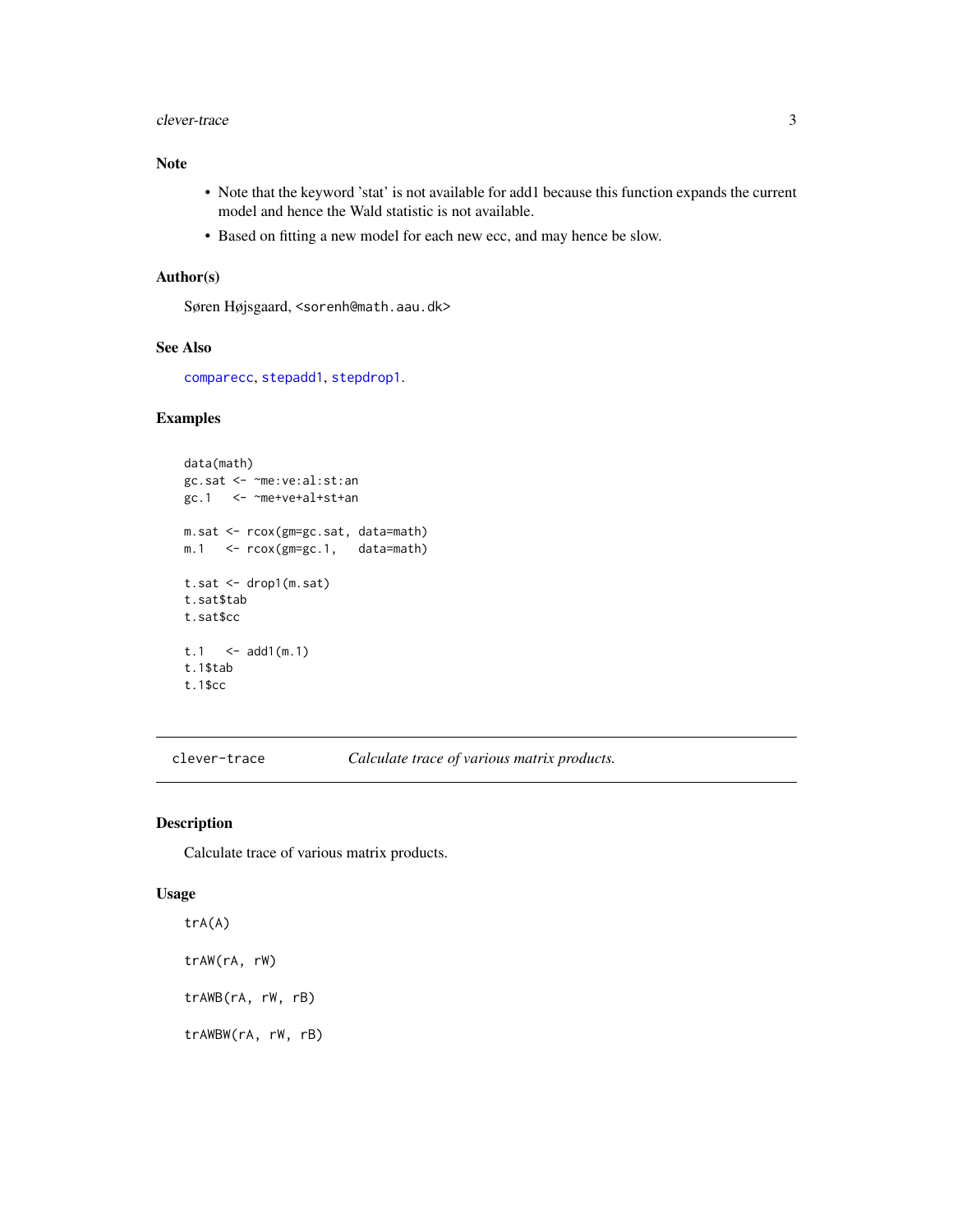```
trAWBV(rA, rW, rB, rV)
trAWBlist(Alist, W, Blist, mode = 0L)
trAWBWlist(Alist, W, Blist, mode = 0L)
```
## Arguments

| A            | A matrix                                                                                              |
|--------------|-------------------------------------------------------------------------------------------------------|
| rA.rB        | Square matrices represented as "sparse" matrices. The dimension is inferred<br>from dimension of V.W. |
| rW.rV.W      | Square matrices; must be of same dimension.                                                           |
| Alist, Blist | Lists of such "sparse" matrices.                                                                      |
| mode         | $0 \text{ or } 1$ .                                                                                   |

#### Value

A number

## Author(s)

Søren Højsgaard, <sorenh@math.aau.dk>

## Examples

```
## Turn list into "sparse" matrix
to_sp \leftarrow function(x)ans <- do.call("rbind", x)
 storage.mode(ans)<-"double"
 return(ans)
}
## Turn "sparse" matrix into dense matrix
##
to_de <- function(A,d){
if (nrow(A) < 1) stop("need non-empty matrix\n")
 ans <- matrix(0,nr=d,nc=d)
 for (i in 1:nrow(A))\{e \leftarrow A[i, ]if (length(e) == 1){ans[e,e] <- 1
    } else {
      ans[e[1],e[2]] <- ans[e[2],e[1]] <- 1
    }
  }
  return(ans)
}
d \leq -5
```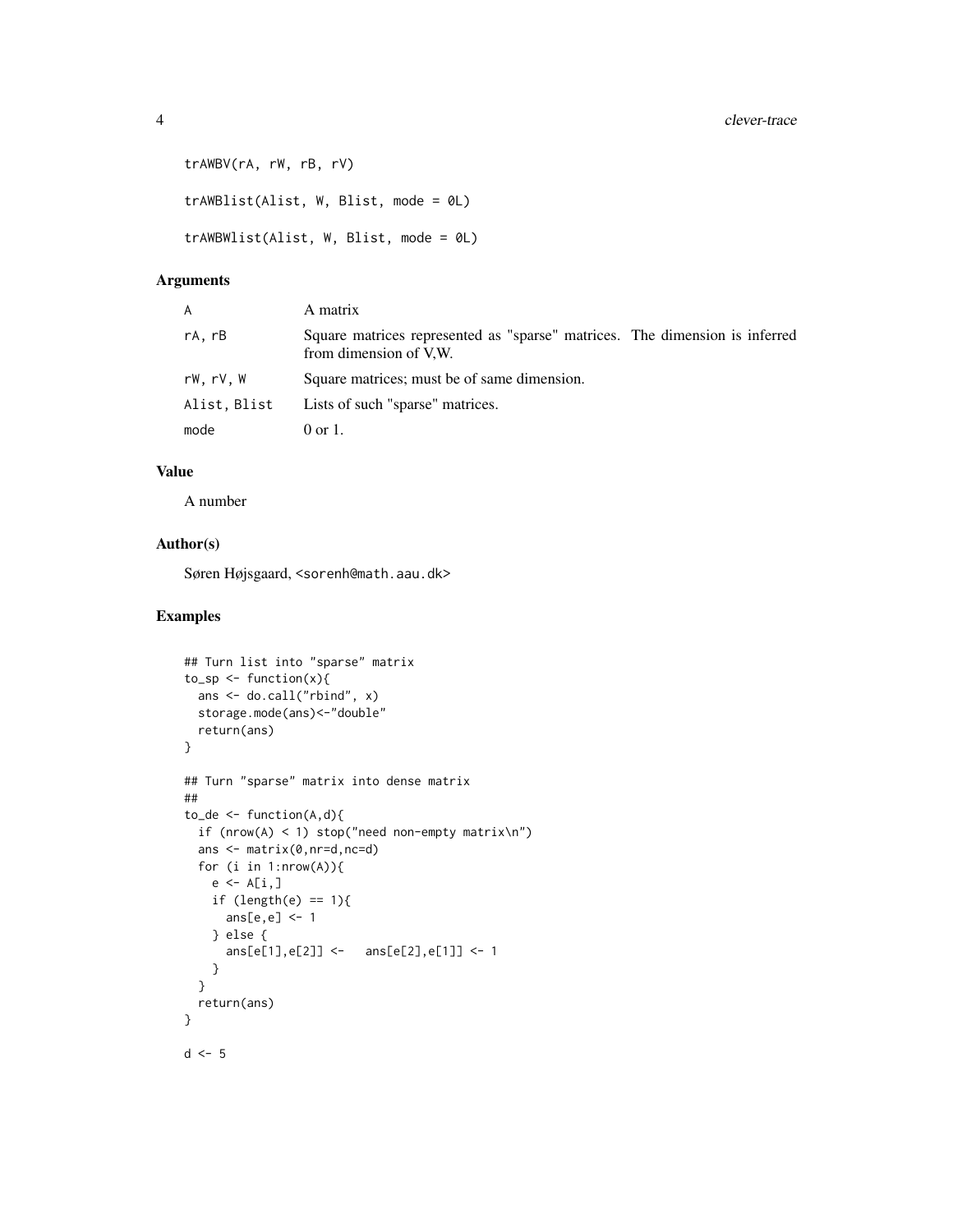## <span id="page-4-0"></span>coerce-parm 5

```
W \leq - matrix(rnorm(d * d), nr=d, nc=d);
V \leq - matrix(rnorm(d * d), nr=d, nc=d);
W \leftarrow W + t(W)V \leftarrow V + t(V)A1.lst <- list(c(1,2),c(1,3))
A2.lst <- list(1,3,5)
A1.\text{sp} \leftarrow \text{to\_sp}(A1.\text{lst})A2.sp <- to_sp(A2.lst)
A1.de \leq to_de(A1.sp, d)
A2.de < -to de(A2(sp, d))trAW(A1.sp, W)
sum(diag(A1.de %*% W))
trAW(A2.sp, W)
sum(diag(A2.de %*% W))
trAWB(A1.sp, W, A2.sp)
trAWB(A2.sp, W, A1.sp)
sum(diag(A1.de %*% W %*% A2.de))
trAWBW(A1.sp, W, A2.sp)
trAWBW(A2.sp, W, A1.sp)
sum(diag(A1.de %*% W %*% A2.de %*% W))
trAWBV(A1.sp, W, A2.sp, V)
trAWBV(A2.sp, W, A1.sp, V)
sum(diag(A1.de %*% W %*% A2.de %*% V))
```
coerce-parm *Coerce parameters in RCOX models.*

#### Description

Coerce parameters in RCOX models. These functions should not be called directly by the user.

#### Usage

```
theta2K(object, theta, scale = "original")
K2theta(object, K, scale = "original")
## S3 method for class 'rcon'
theta2K(object, theta, scale = "original")
```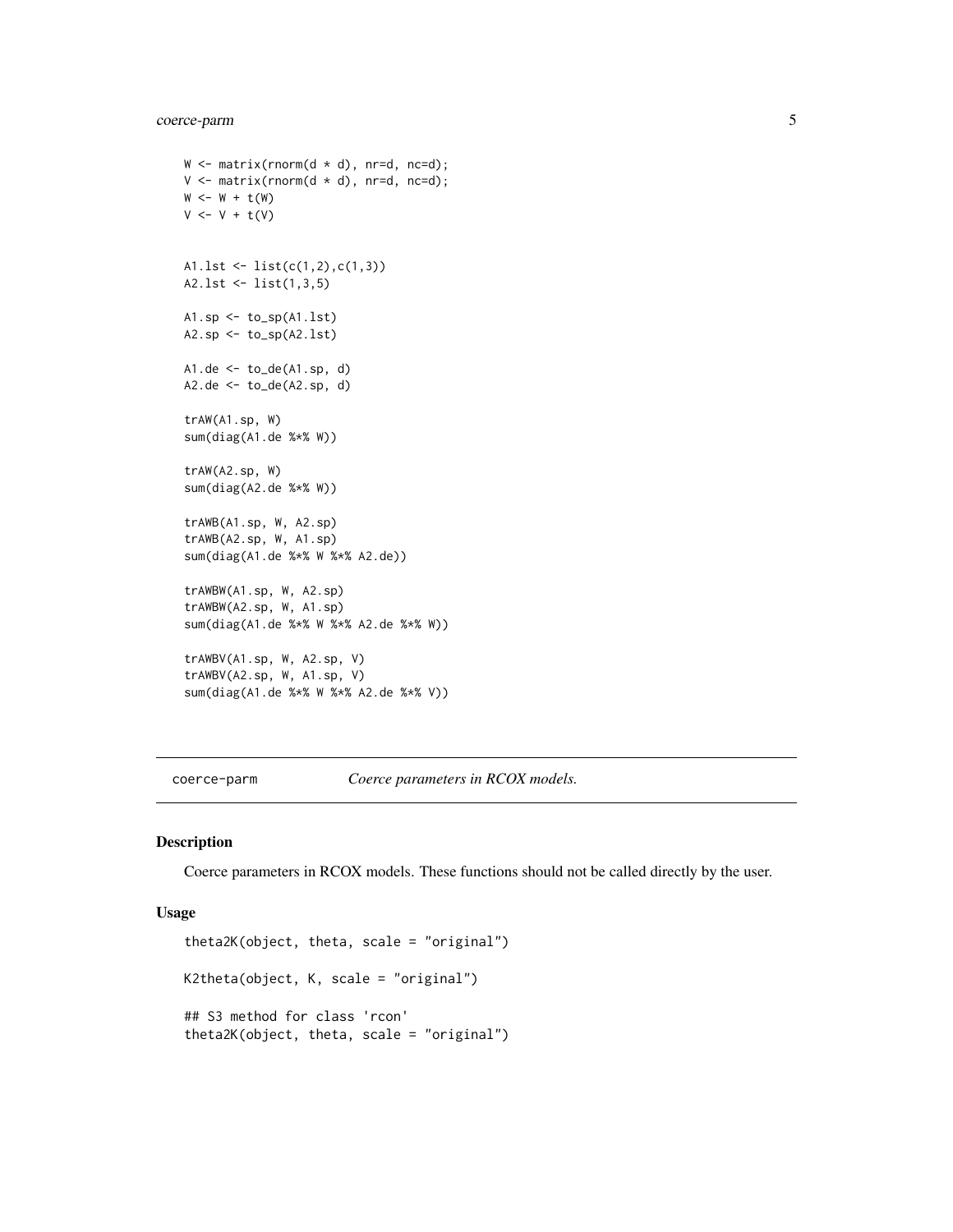```
## S3 method for class 'rcor'
theta2K(object, theta, scale = "original")
## S3 method for class 'rcon'
K2theta(object, K, scale = "original")
## S3 method for class 'rcor'
K2theta(object, K, scale = "original")
```
## Arguments

| object | Model object.                                |
|--------|----------------------------------------------|
| theta  | Parameter.                                   |
| scale  | On which scales are the parameters computed. |
| К      | Concentration matrix.                        |

#### Author(s)

Søren Højsgaard, <sorenh@math.aau.dk>

<span id="page-5-1"></span>comparecc *Compare colour classes of an RCOX model*

#### Description

A general function for pairwise comparisons of colour classes in an RCOX model, i.e. for testing whether the corresponding parameters are significantly different

#### Usage

```
comparecc(
 object,
 cc1 = NULL,cc2 = NULL,type = "ecc",
  stat = "wald",
  details = 1
\lambda
```
## Arguments

| object   | An RCOX model, an object of class 'rcox'                                                       |
|----------|------------------------------------------------------------------------------------------------|
| cc1, cc2 | Lists of colour classes of type 'type', see 'details' for an explanation of the<br>defaults.   |
| type     | Either "ecc" for edge colour classes or "vcc" for vertex colour classes                        |
| stat     | Base the comparison on either "wald" for a Wald statistic or "dev" for a deviance<br>statistic |
| details  | Control the amount of output created.                                                          |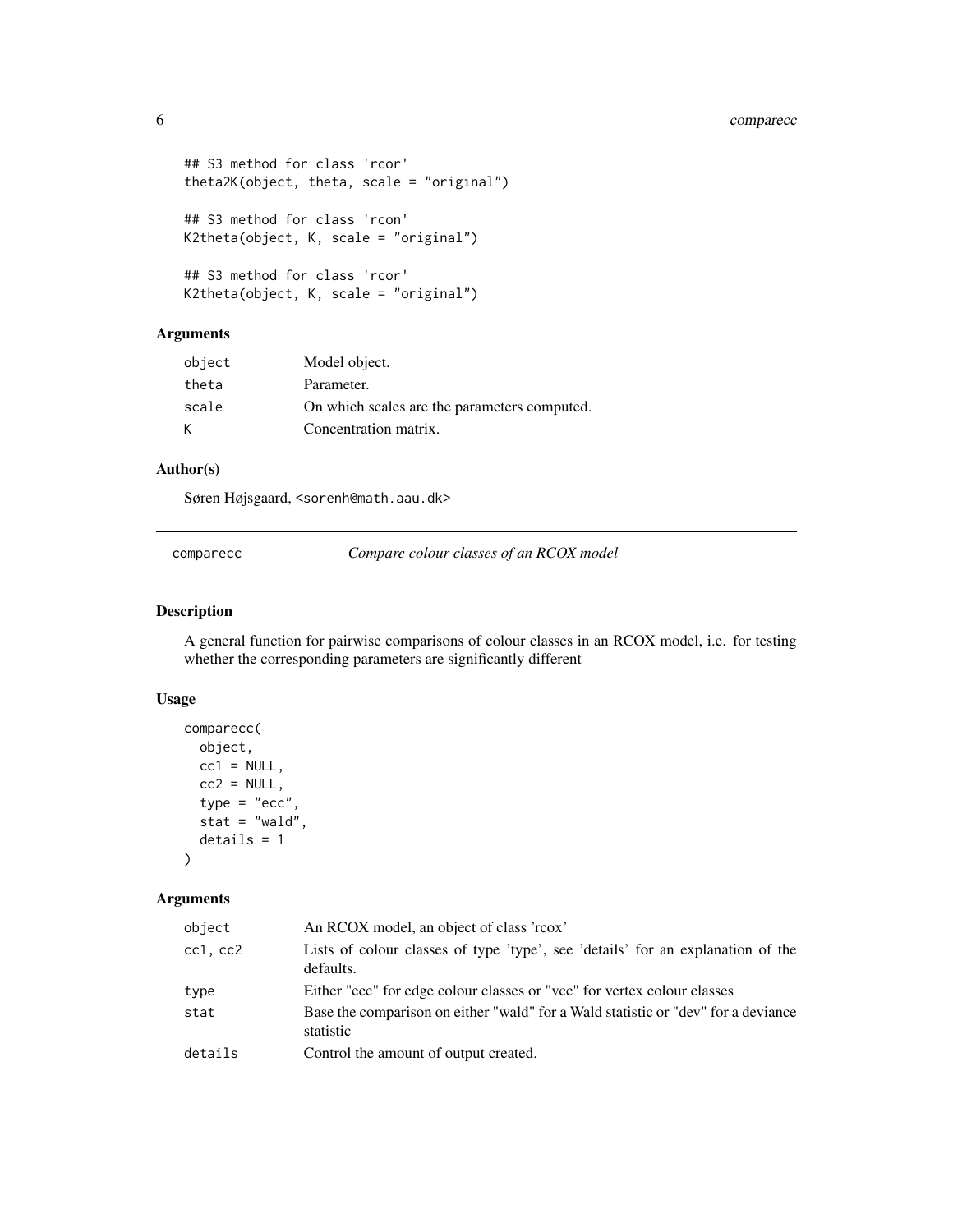#### <span id="page-6-0"></span>fit-main 7

## Details

All colour classes specified in cc1 are compared with all those given in cc2 (duplicate entries are not compared). If cc2=NULL (the default) then all colour classes specified in cc1 are compared with all colour classes in the model except those specified in cc1. If cc1=NULL (the default) and cc2=NULL then all pairwise comparisons are made.

## Value

A list with entries:

| tab      | A data frame with the test results |
|----------|------------------------------------|
| cc1, cc2 | Lists of colour classes            |

#### Author(s)

Søren Højsgaard, sorenh@math.aau.dk

#### See Also

[add1.rcox](#page-1-1), [drop1.rcox](#page-1-1), [stepadd1](#page-15-1), [stepdrop1](#page-15-1), [join1](#page-11-1), [split1](#page-11-1), [stepjoin1](#page-15-1), [stepsplit1](#page-15-1)

### Examples

```
data (math)
gm = \neg al:an:stvcc = list(~me+st, ~ve+an, ~al)
ecc = list(~me:ve+me:al, ~ve:al+al:st)
m1 <- rcox(gm=gm, vcc=vcc, ecc=ecc, data=math)
m1
comparecc(m1, type="vcc")
comparecc(m1, type="ecc")
```
fit-main *Fit rcox model*

#### Description

This is a general function for fitting RCOX models (i.e.\ RCON and RCOR models) using different estimation algorithms.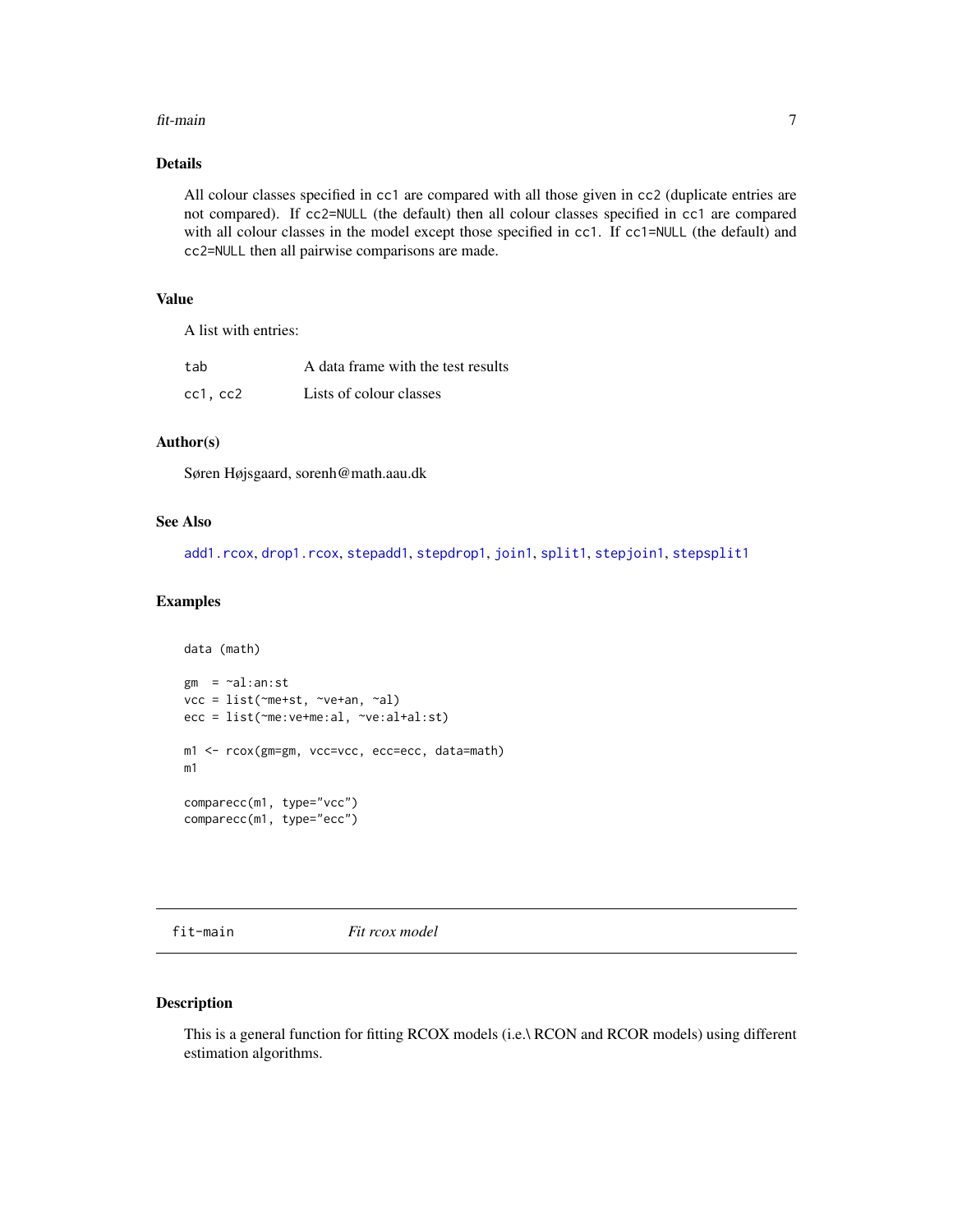8 fit-main

#### Usage

```
## S3 method for class 'rcox'
fit(
  object,
 Kstart = object$Kstart,
 method = object$method,
  control = object$control,
  details = object$details,
  trace = object$trace,
  returnModel = TRUE,
  ...
)
matching(object, control = object$control, trace = object$trace)
ipm(object, K0, control = object$control, trace = object$trace)
scoring(
  object,
 K0,
  control = object$control,
 maxit = control$maxouter,
  trace = object$trace
)
```
## Arguments

| object      | An RCOX model object (an object of class 'rcox')                                                                                                                                                          |
|-------------|-----------------------------------------------------------------------------------------------------------------------------------------------------------------------------------------------------------|
| Kstart      | An initial value for the concentration matrix.                                                                                                                                                            |
| method      | The specific estimation method. Can be either "scoring", (a modified Fisher<br>scoring algorithm), "ipm" (iterative partial maximization), "matching" (score<br>matching) or "user" (currently not used). |
| control     | A list controlling the fitting algorithms. See the 'details' section.                                                                                                                                     |
| details     | The amount of details printed on the screen. O means no details at all.                                                                                                                                   |
| trace       | Controls various diagnostics print outs. A debugging feature not intended for<br>the user.                                                                                                                |
| returnModel | If TRUE the model object m is returned with fitting info added to it. If FALSE<br>only the fitting info is returned.                                                                                      |
| $\cdots$    | Additional arguments; currently not used.                                                                                                                                                                 |
| K0          | Initial value for concentration matrix.                                                                                                                                                                   |
| maxit       | Maximum number of iterations.                                                                                                                                                                             |
|             |                                                                                                                                                                                                           |

## Details

The fitted parameters etc. can be extracted using 'fitInfo(m)'. The control argument is a list with named entries. Most important are the entries 'maxouter' and 'maxinner' (which both defaults to 25) for controlling the estimation algorithms. For other components please refer to the code.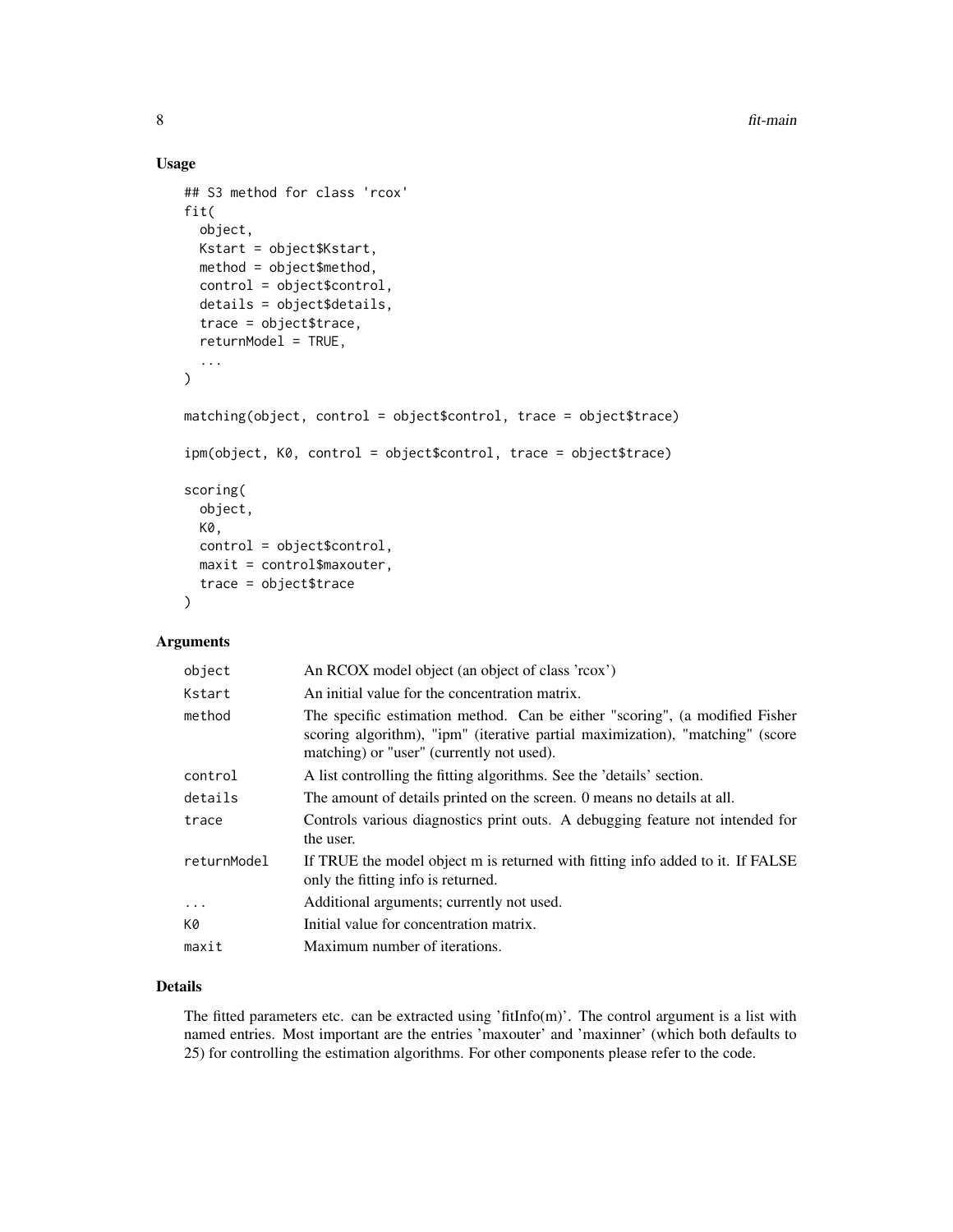<span id="page-8-0"></span>generating-class 9

## Value

An RCOX model object.

## Author(s)

Søren Højsgaard, <sorenh@math.aau.dk>

#### See Also

[rcox](#page-12-1), [update.rcox](#page-16-1)

## Examples

```
data(math)
gm = -al:an:stvcc = list(\text{me} + st, \text{ve} + an, \text{val})ecc = list(~me:ve + me:al, ~ve:al + al:st)
m1 <- rcox(gm=gm, vcc=vcc, ecc=ecc, data=math, fit=FALSE)
fit(m1, method="matching")
fit(m1, method="scoring")
fit(m1, method="ipm")
```
generating-class *Generating class for RCON / RCOR models*

#### Description

Implementation of generating classes for RCOX models. These functions are not intended to be called by the user.

#### Author(s)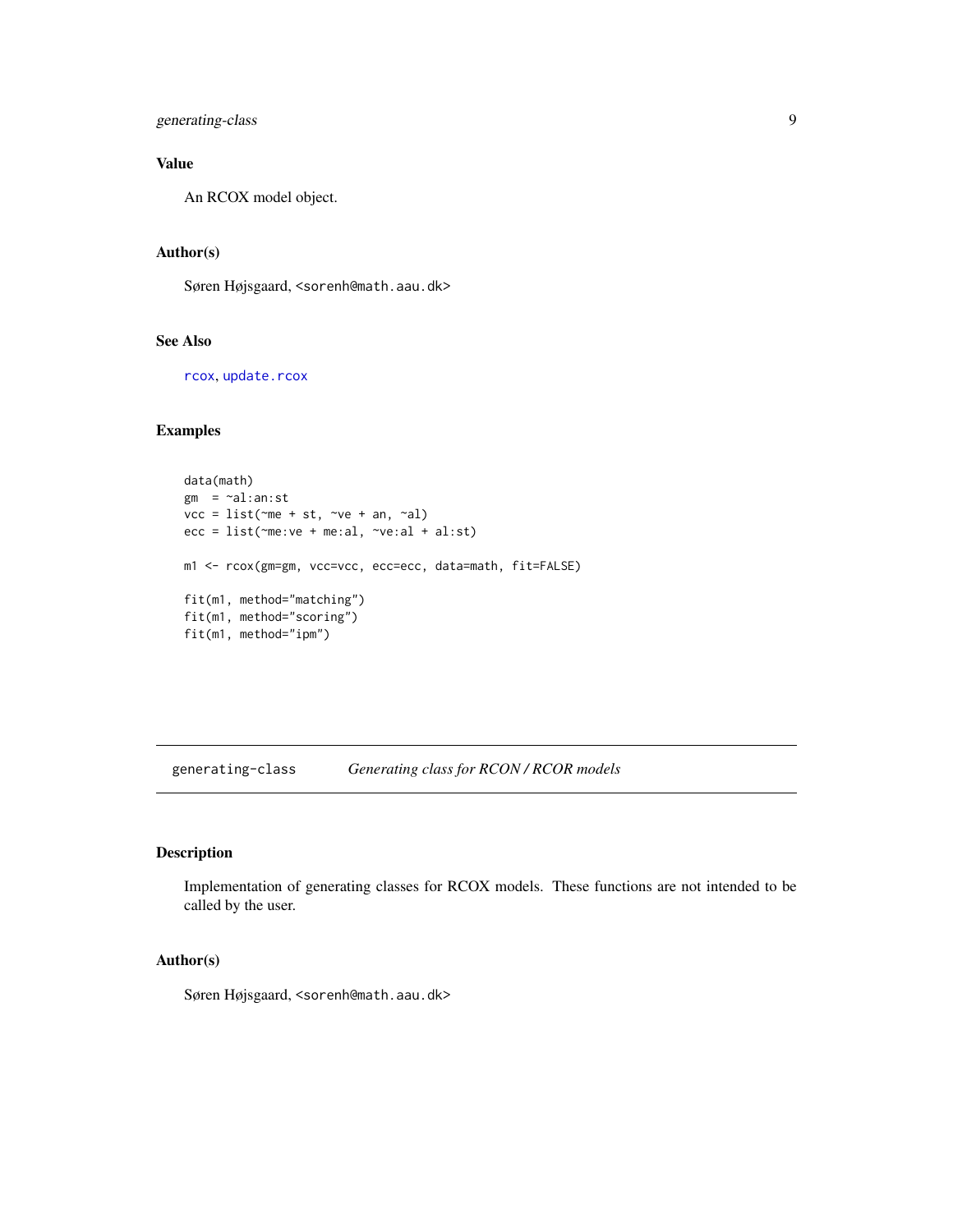<span id="page-9-0"></span>

## Description

Get slots from RCOX model object.

## Usage

```
getSlot(object, slot)
dimension(object)
logL(object)
getSlot(object, slot)
dataRep(object, slot = NULL)
intRep(object, slot = NULL)
fitInfo(object, slot = NULL)
getcc(object, type)
getecc(object)
getvcc(object)
getedges(object, complement = FALSE)
```
## Arguments

| object     | RCOX model object.                                                                                |
|------------|---------------------------------------------------------------------------------------------------|
| slot       | slot.                                                                                             |
| type       | Type of colour class.                                                                             |
| complement | If FALSE, the edges of the model is returned. If TRUE, the edges not in the<br>model is returned. |

## Author(s)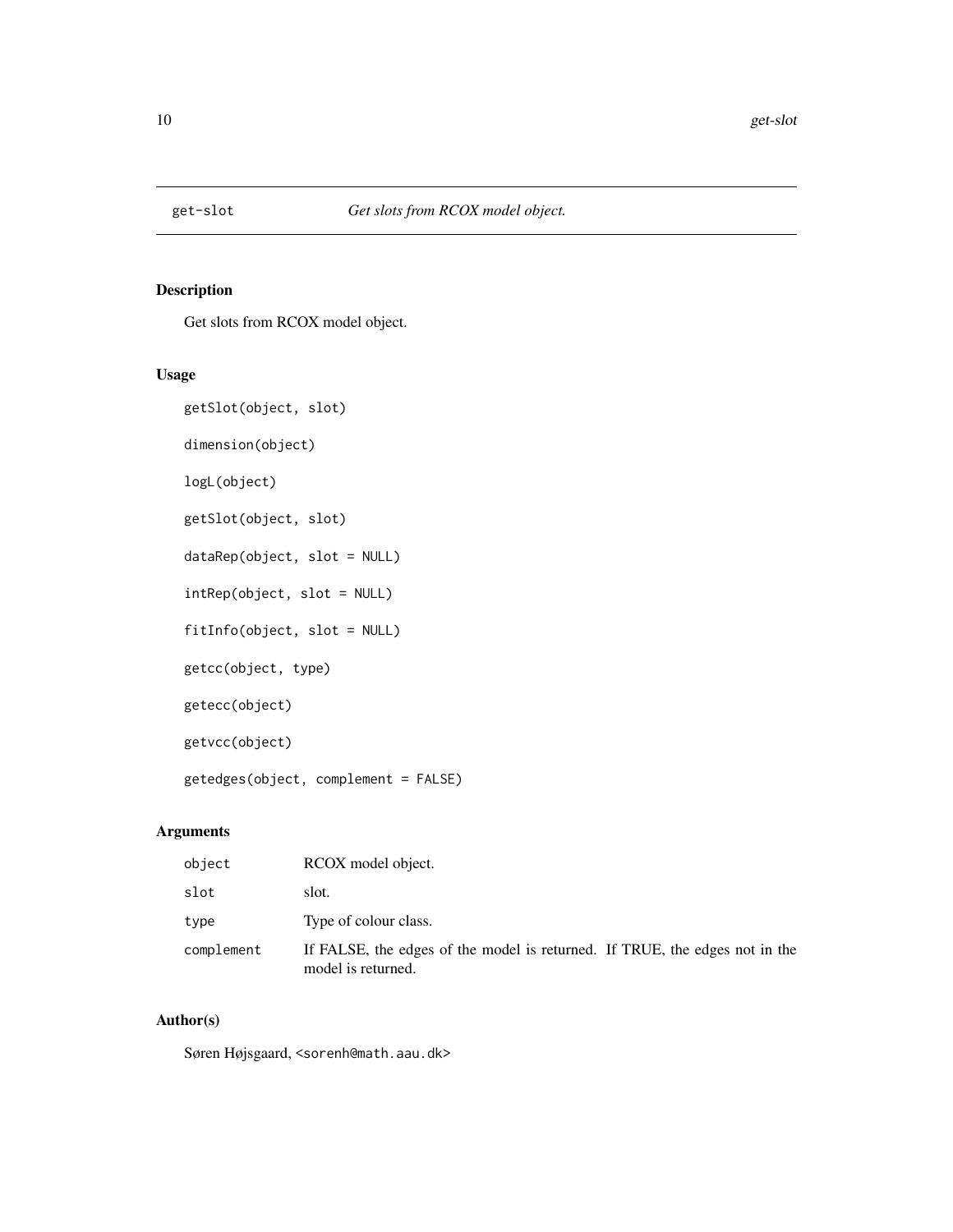## <span id="page-10-0"></span>grc-summary 11

## Examples

```
data(math)
gm = \sim al:an:stvcc = list(~me+st, ~ve+an, ~al)
ecc = list(~me:ve+me:al, ~ve:al+al:st)
m1 <- rcox(gm=gm, vcc=vcc, ecc=ecc, data=math)
getecc(m1)
getSlot(m1,"type")
fitInfo(m1)
fitInfo(m1,"K")
```
grc-summary *The package 'gRc': summary information*

#### Description

This package is for statistical inference in RCOX models. That is, graphical Gaussian models where specific entries of the inverse covariance matrix or partial correlation matrix have been restricted to being equal. Entries which are restricted to being identical are displayed with identical colours in the independence graph. Hence the name of the package gRc: The "c" stands for colours.

## Details

#' @author Søren Højsgaard, <sorenh@math.aau.dk>

#### Details

The function for specifying RCOX models is rcox, and we refer to the help page for that function for examples.

## See Also

[rcox](#page-12-1)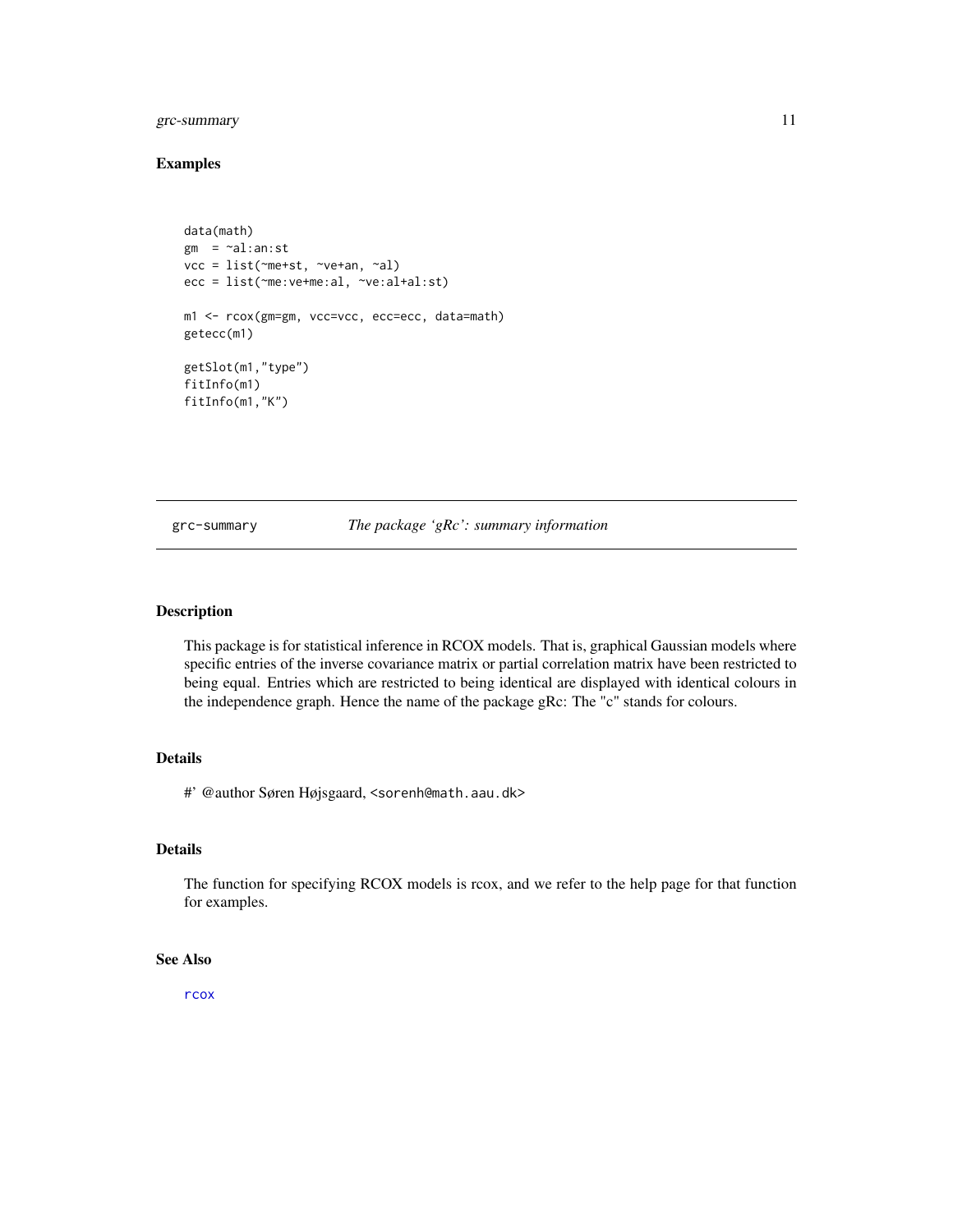<span id="page-11-0"></span>

## <span id="page-11-1"></span>Description

Test for joining of two colour classes (of a specific type) by testing if their corresponding parameters are not significantly different. Split a colour class and test how much this changes the fit of the model.

## Arguments

| object  | An RCOX model, an object of class RCOX                                                                                                  |
|---------|-----------------------------------------------------------------------------------------------------------------------------------------|
| scope   | A specification of colour classes which should be considered for joining/splitting.<br>If NULL, then all colour classes are considered. |
| type    | Either "ecc" for edge colour classes or "vcc" for vertex colour classes.                                                                |
| stat    | Either "wald" for a Wald statistic or "dev" for deviance statistic.                                                                     |
| details | Control the amount of output                                                                                                            |
|         |                                                                                                                                         |

## Value

A list with entries:

| tab       | A data frame with the test results |
|-----------|------------------------------------|
| <b>CC</b> | A list of colour classes           |

## Note

Note that the keyword 'stat' is not available for split1 because this function expands the current and hence the Wald statistic is not available. Note also that join1 is simply a wrapper for comparecc applied to edge colour classes.

#### Author(s)

Søren Højsgaard, <sorenh@math.aau.dk>

#### See Also

[rcox](#page-12-1), [update](#page-0-0), [comparecc](#page-5-1)

## Examples

```
data(math)<br>g1 <-
       g1 <- ~me:ve:al+al:st:an
m1 <- rcox(gm=g1, data=math)
join1(m1)
```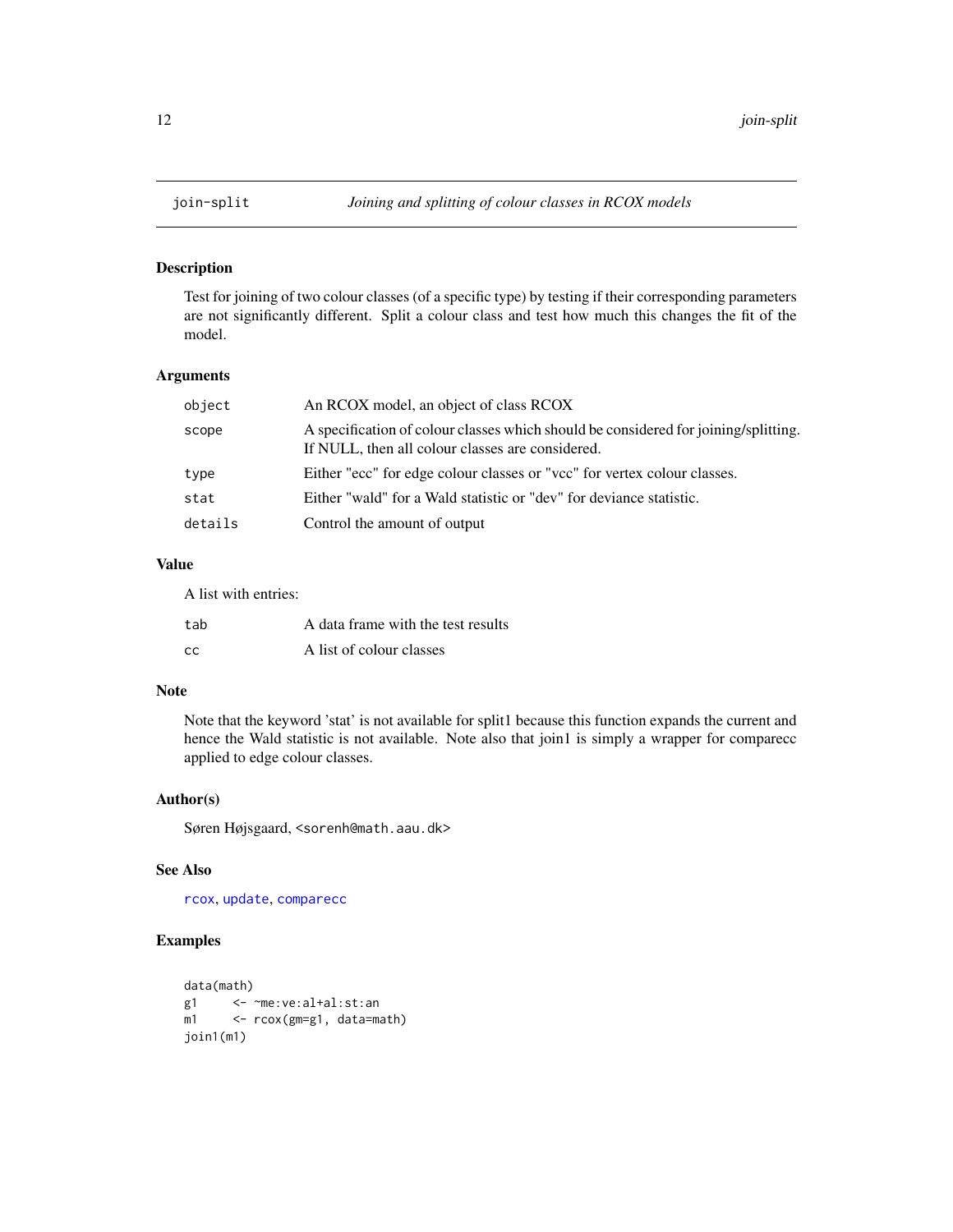<span id="page-12-0"></span>rcox and the state of the state of the state of the state of the state of the state of the state of the state of the state of the state of the state of the state of the state of the state of the state of the state of the s

```
gm = -al:an:stvcc = list(~me+st, ~ve+an)
ecc = list(~me:ve+me:al, ~ve:al+al:st)
m2 <- rcox(gm=gm, vcc=vcc, ecc=ecc, data=math, type="rcon")
split1(m2)
```
<span id="page-12-1"></span>rcox *Main function for specifying RCON/RCOR models.*

## Description

This is the main function for specifying and fitting RCON/RCOR models in the package along with certain utility functions.

## Usage

```
rcox(
 gm = NULL,vcc = NULL,
 ecc = NULL,type = c("rcon", "rcor"),
 method = "ipm",fit = TRUE,data = NULL,
 S = NULL,
 n = NULL,Kstart = NULL,
 control = list(),details = 1,trace = \theta)
```
## Arguments

| gm         | Generating class for a grapical Gaussian model, see 'Examples' for an illustra-<br>tion                |
|------------|--------------------------------------------------------------------------------------------------------|
| <b>VCC</b> | List of vertex colour classes for the model                                                            |
| ecc        | List of edge colour classes for the model                                                              |
| type       | Type of model. Default is RCON                                                                         |
| method     | Estimation method; see 'Details' below.                                                                |
| fit        | Should the model be fitted                                                                             |
| data       | A dataframe                                                                                            |
| S          | An empirical covariance matrix (as alternative to giving data as a data frame)                         |
| n          | The number of observations (which is needed if data is specified as an empirical<br>covariance matrix) |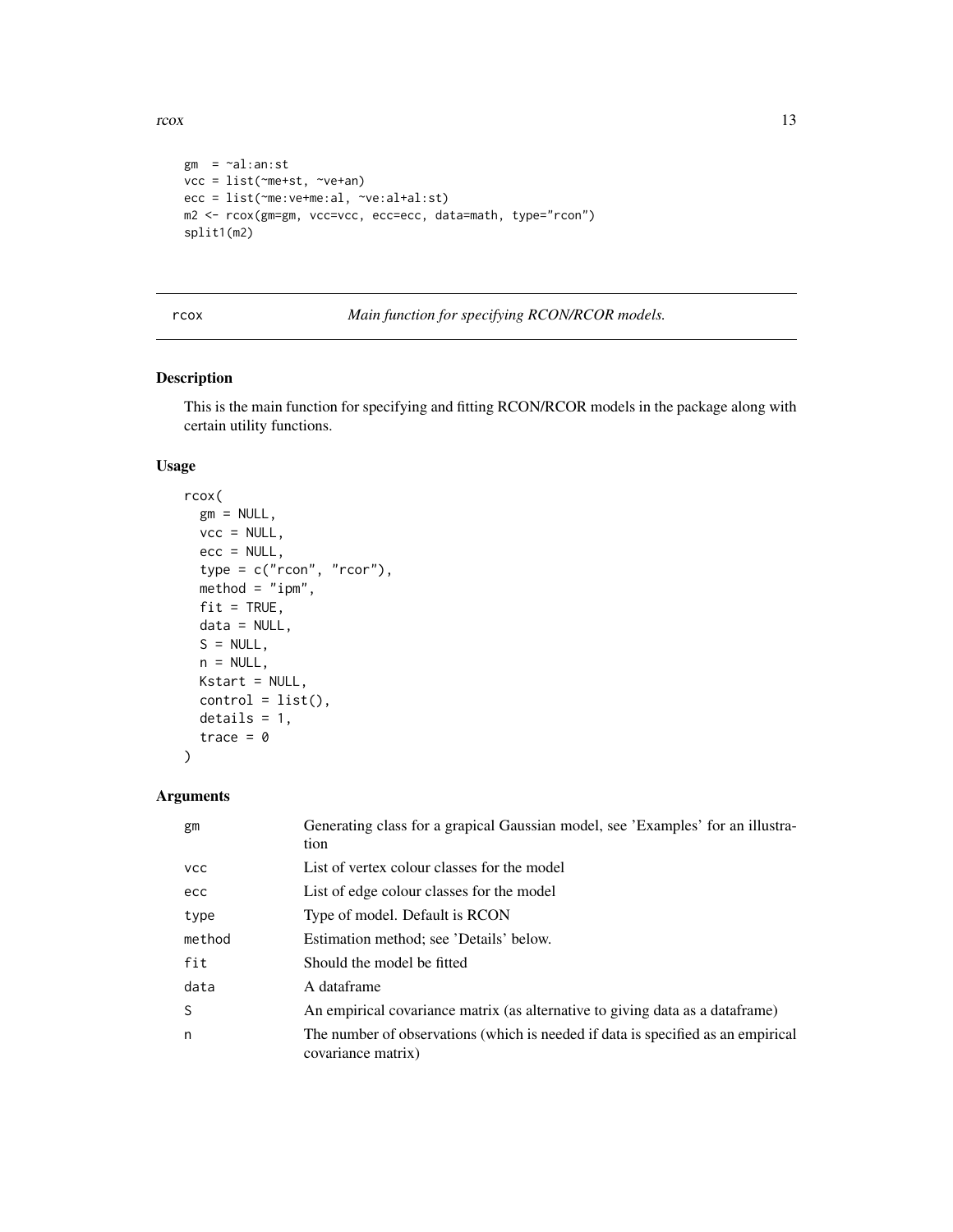| Kstart  | An initial value for K. Can be omitted. |
|---------|-----------------------------------------|
| control | Controlling the fitting algorithms      |
| details | Controls the amount of output           |
| trace   | Debugging info                          |

## Details

Estimation methods:

- 'ipm' (default) is iterative partial maximization which when finished calculates the information matrix so that approximate variances of the parameters can be obtained using vcov().
- 'ipms' is iterative partial maximization without calculating the information matrix. This is the fastest method.
- 'scoring' is stabilised Fisher scoring.
- 'matching' is score matching followed by one step with Fisher scoring.
- 'hybrid1' is for internal use and should not be called directly

## Value

A model object of type 'RCOX'.

#### Author(s)

Søren Højsgaard, <sorenh@math.aau.dk>

## Examples

```
data(math)
gm = -al:an:stvcc = list(~me+st, ~ve+an, ~al)
ecc = list(~me:ve+me:al, ~ve:al+al:st)
m1 <- rcox(gm=gm, vcc=vcc, ecc=ecc, data=math, method='matching')
m2 <- rcox(gm=gm, vcc=vcc, ecc=ecc, data=math, method='scoring')
m3 <- rcox(gm=gm, vcc=vcc, ecc=ecc, data=math, method='ipm')
m1
m2
m3
summary(m1)
summary(m2)
summary(m3)
coef(m1)
coef(m2)
coef(m3)
vcov(m1)
```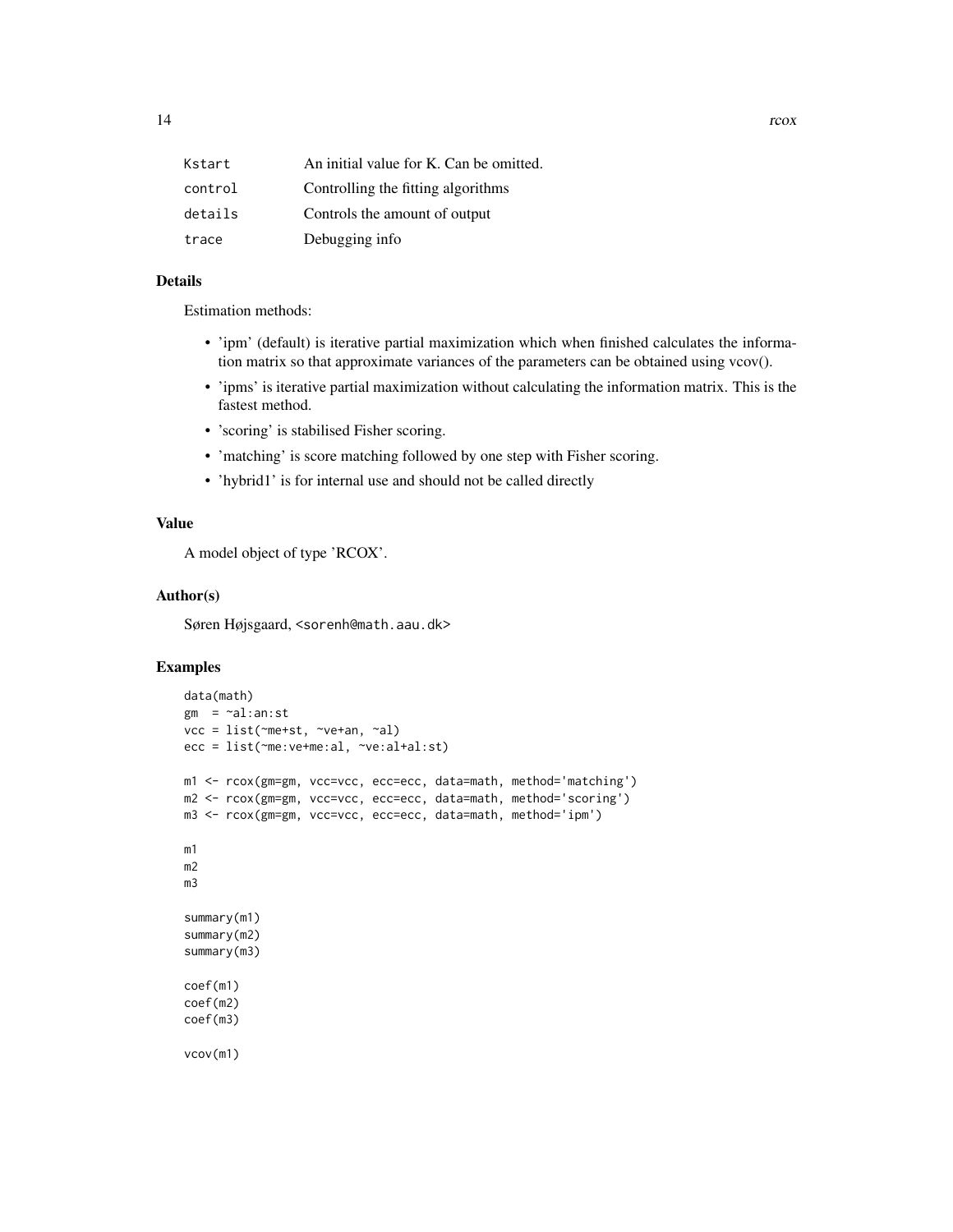<span id="page-14-0"></span>vcov(m2) vcov(m3)

score-information *Get score and information for RCOX models.*

## Description

Get score and information for RCOX models.

## Usage

getScore(m, K, scale = "original") ## S3 method for class 'rcon' getScore(m, K, scale = "original") ## S3 method for class 'rcor' getScore(m, K, scale = "original")

### Arguments

| m     | Model obect.                                 |
|-------|----------------------------------------------|
|       | Concentration matrix                         |
| scale | On which scales are the parameters computed. |

## Author(s)

Søren Højsgaard, <sorenh@math.aau.dk>

set-op *Set operations*

### Description

These functions are not intended to be called by the user.

#### Author(s)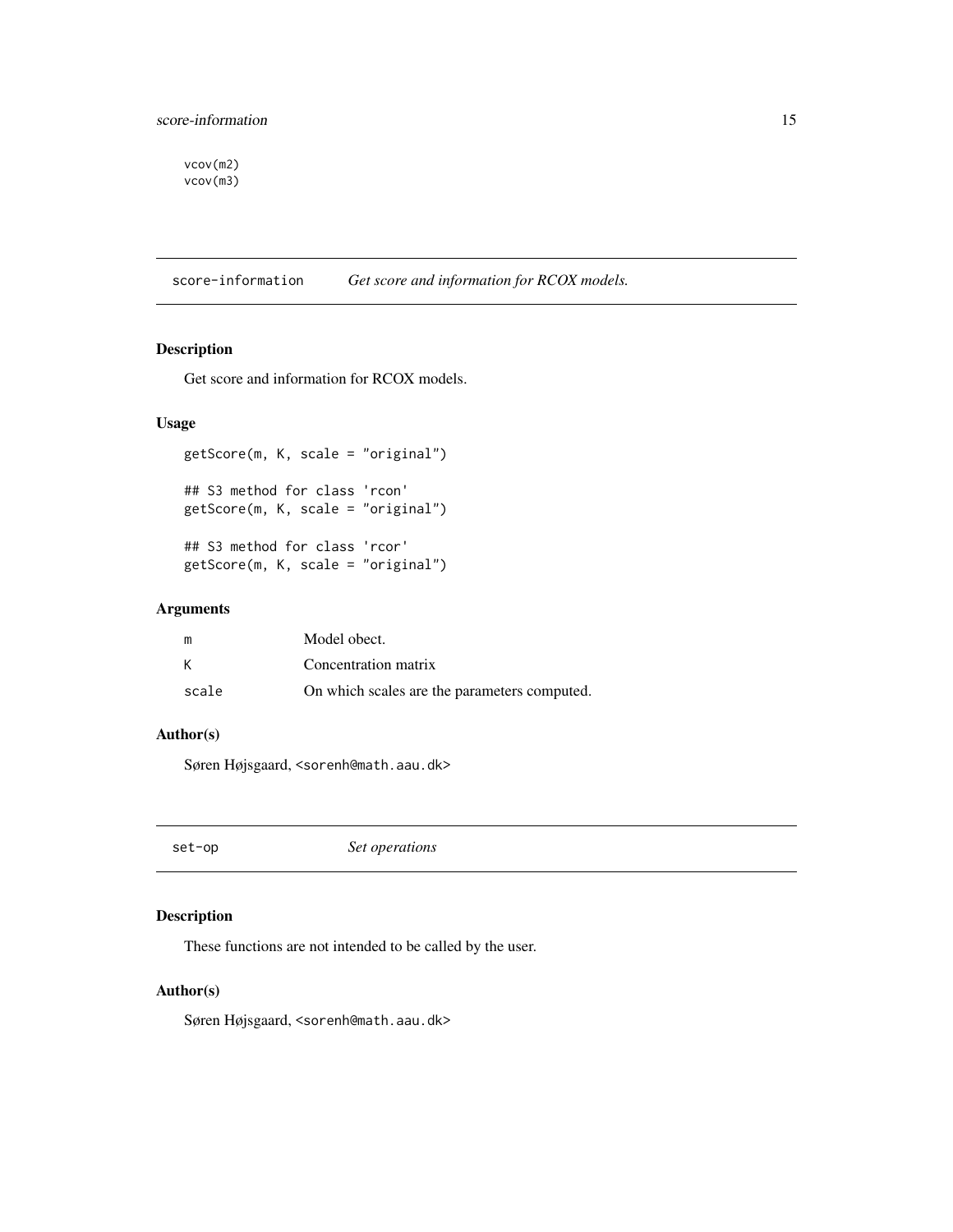### <span id="page-15-1"></span><span id="page-15-0"></span>Description

These allow for stepwise model selection in RCOX models by. Model expansion (i.e. forward selection) is obtained by adding edge colour classes and by splitting edge/vertex colour classes. Model reduction (i.e. backward selection) is obtained by dropping edge colour classes and by joining edge/vertex colour classes.

## Arguments

| object    | An RCOX model, an object of class RCOX                                                                                                                                              |
|-----------|-------------------------------------------------------------------------------------------------------------------------------------------------------------------------------------|
| scope     | A set (list) of items (edge colour classes or vertex colour classes) to be consid-<br>ered. If missing, then all items are considered.                                              |
| criterion | Either "aic" (the default), "bic" or "test" (for significance test)                                                                                                                 |
| type      | Either "ecc" for edge colour classes or "vcc" for vertex colour classes.                                                                                                            |
| k         | The multiple of the number of degrees of freedom used for the penalty when<br>criterion is "aic". Ignored when criterion is "bic" or "test". Only $k = 2$ gives the<br>genuine AIC. |
| steps     | The maximum number of steps to be considered. The default is 1000 (essentially<br>as many as required). It is typically used to stop the process early                              |
| stat      | Either "wald" for a Wald statistic or "dev" for a deviance statistic.                                                                                                               |
| alpha     | Critical value if 'criterion' is "test". If criterion is "aic" or "bic", the critical<br>value is $0$ .                                                                             |
| headlong  | If TRUE then at each step the first encountered edge that may be removed/added<br>according to the current criterion is done so.                                                    |
| random    | If TRUE, then the edges are examined in random order                                                                                                                                |
| details   | Control the amount of output created.                                                                                                                                               |
| trace     | For debugging purposes                                                                                                                                                              |
| $\cdots$  | Additional arguments, currently not used.                                                                                                                                           |

## Value

Either NULL or a new RCOX model.

### Note

Note that the keyword 'stat' is not available for stepadd1 and stepsplit1 because these functions expand the current model and hence the Wald statistic is not available.

## Author(s)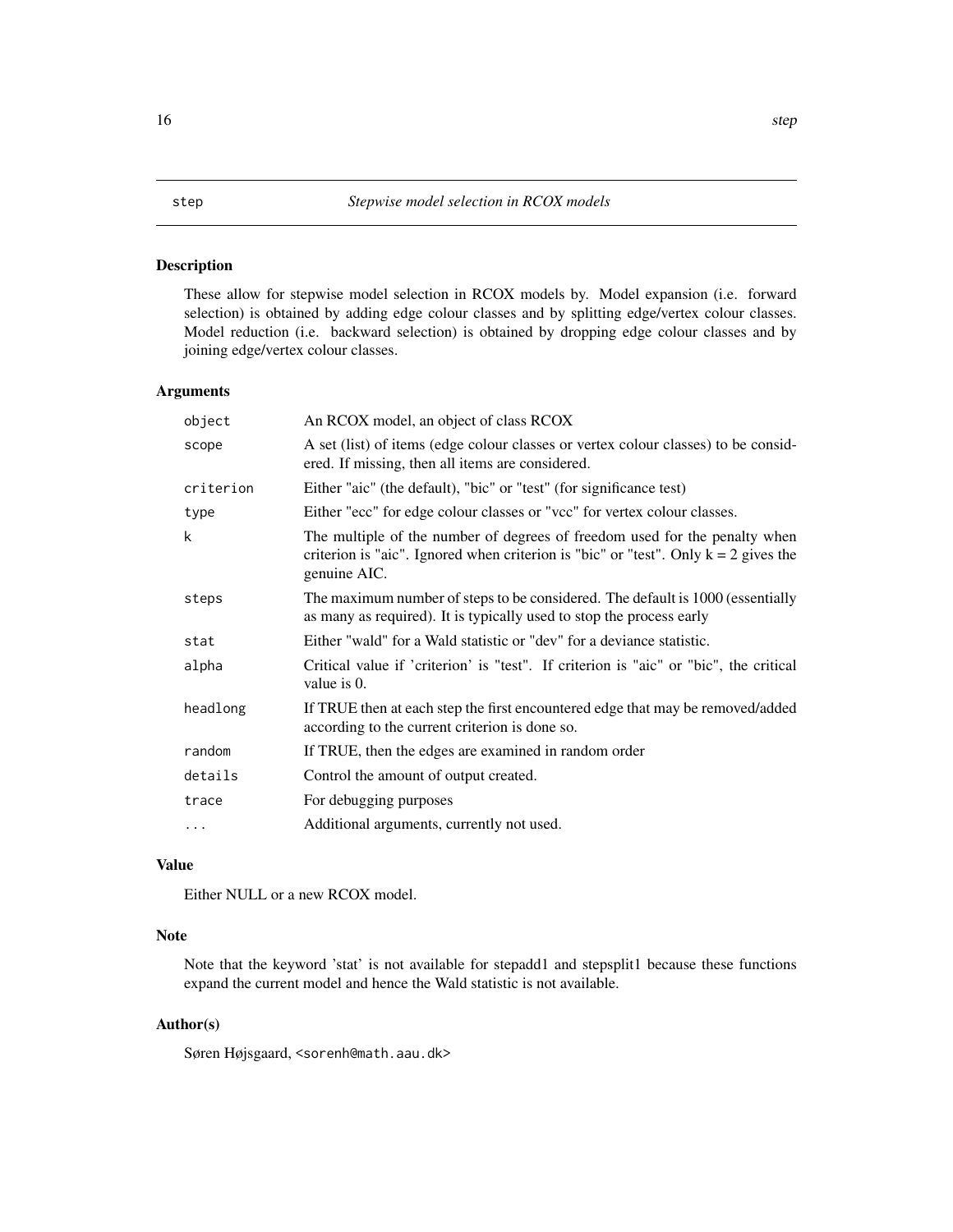## <span id="page-16-0"></span>update-doc 17

## See Also

[split1](#page-11-1) [join1](#page-11-1) [add1.rcox](#page-1-1) [drop1.rcox](#page-1-1) [comparecc](#page-5-1)

update-doc *Update an RCOX model*

#### <span id="page-16-1"></span>Description

update will update and (by default) re-fit an RCOX model. It does this by extracting the call stored in the object, updating the call and (by default) evaluating that call. Sometimes it is useful to call update with only one argument, for example if the data frame has been corrected

## Arguments

| object     | An RCOX model, an object of class RCOX                  |
|------------|---------------------------------------------------------|
| <b>VCC</b> | Specification of the vertex colour classes in the model |
| ecc        | Specification of the edge colour classes in the model   |
| splitvcc   | Existing vertex colour class to be split                |
| splitecc   | Existing edge colour class to be split                  |
| joinvcc    | Existing vertex colour classes to be joined             |
| joinecc    | Existing vertex colour classes to be joined             |
| addecc     | New edge colour classes to be added                     |
| dropecc    | Existing vertex color classes to be dropped (deleted)   |
| Kstart     | A start value for K                                     |
| fit        | Should the updated model be fitted.                     |
| control    | A list of control parameters.                           |
| trace      | For debugging purposes                                  |
| .          | Additional arguments, currently not used.               |

### Value

A new model object of class 'rcox'.

#### Warning

Only one of the arguments pertaining to edge colour classes (i.e. ecc, splitecc, joinecc, dropecc, addecc) should be applied at the time. Likewise for the arguments pertaining to the vertex colour classes.

The result will otherwise be highly unpredictable and is likely to cause an error.

#### Author(s)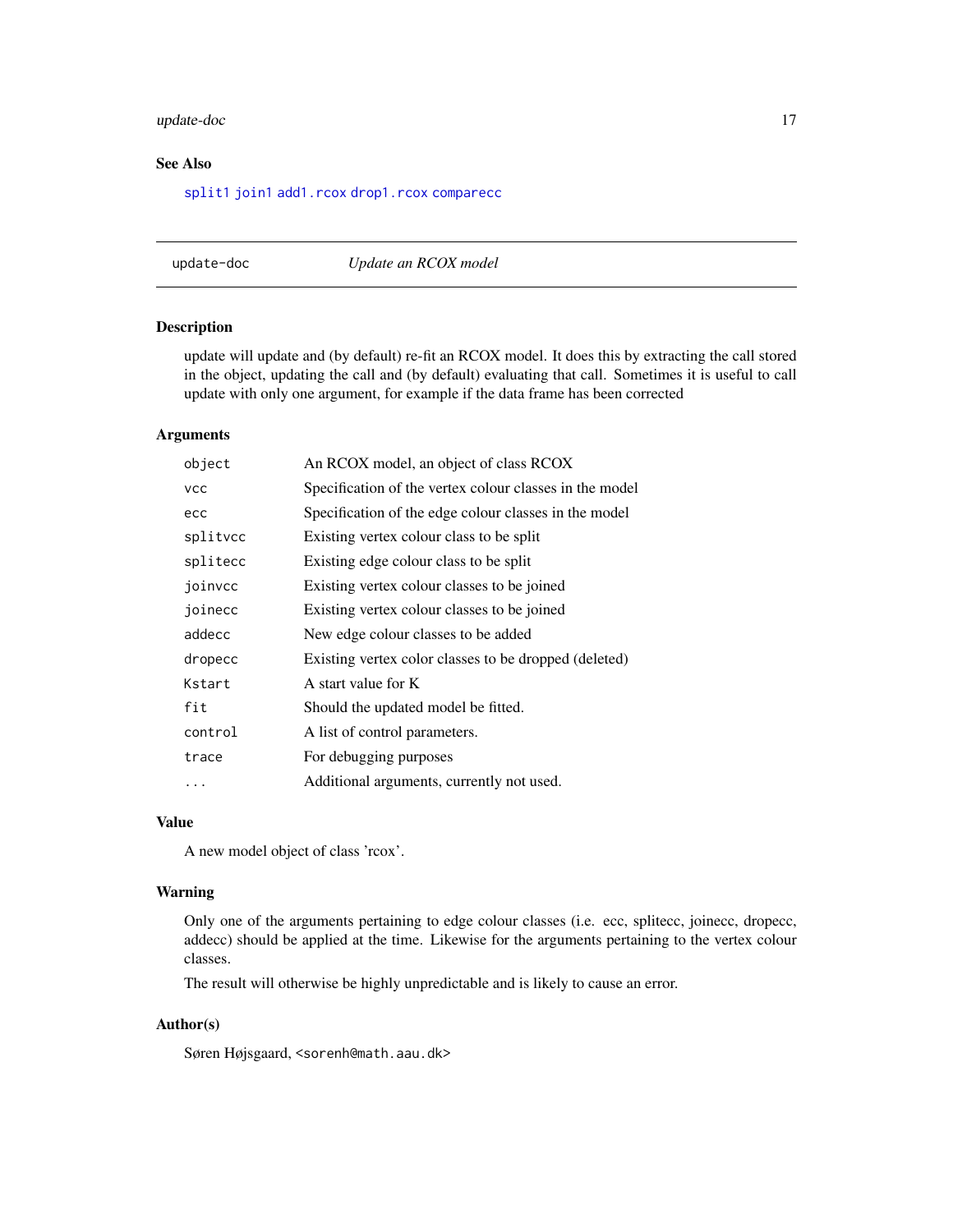#### See Also

[rcox](#page-12-1)

#### Examples

```
data(math)
gm = \neg al:an:stvcc = list(~me+st, ~ve+an, ~al)
ecc = list(~me:ve+me:al, ~ve:al+al:st)
m1 <- rcox(gm=gm, vcc=vcc, ecc=ecc, data=math, method='matching', trace=0)
update(m1, joinvcc=list(~me+st, ~ve+an))
update(m1, joinecc=list(~al:an, ~an:st))
update(m1, splitvcc=~ve+an)
update(m1, splitecc=~me:ve+me:al)
update(m1, dropecc=list(~me:st+st:an,~al:an,~st:al))
update(m1, addecc=list(~an:me+st:ve))
```
xxx2yyy *Conversions of the type xxx2yyy*

## Description

Conversions of the type xxx2yyy.

#### Author(s)

<span id="page-17-0"></span>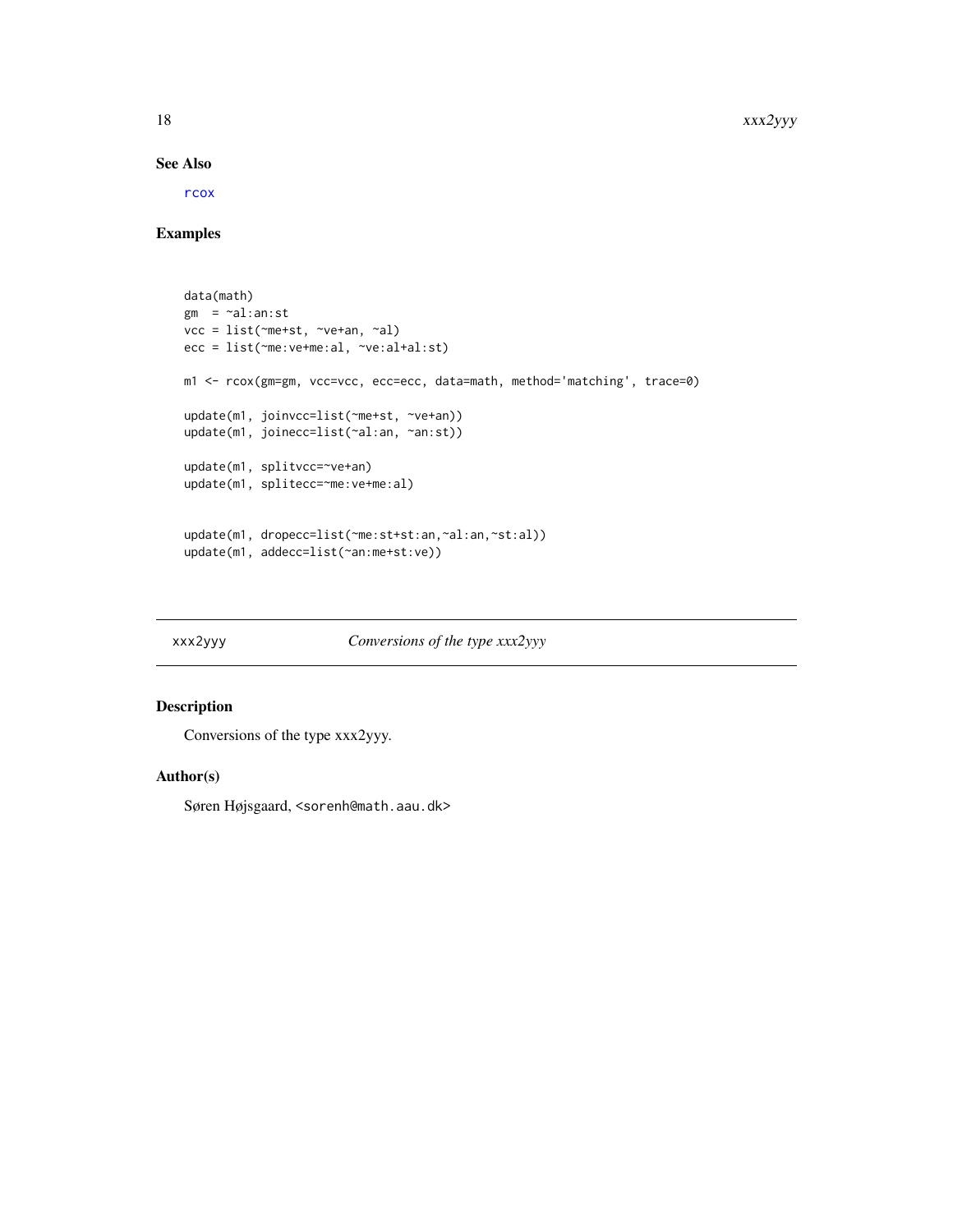# <span id="page-18-0"></span>**Index**

```
∗ graphs
    grc-summary, 11
∗ htest
    add1-drop1, 2
    comparecc, 6
    join-split, 12
    step, 16
∗ models
    fit-main, 7
    grc-summary, 11
    rcox, 13
    update-doc, 17
∗ multivariate
    grc-summary, 11
∗ utilities
    clever-trace, 3
add1-drop1, 2
add1.rcox, 7, 17
add1.rcox (add1-drop1), 2
addVL2 (generating-class), 9
as.atom (generating-class), 9
as.cc (generating-class), 9
as.cclist (generating-class), 9
as.L (generating-class), 9
as.L2 (generating-class), 9
as.V (generating-class), 9
cardOrder (set-op), 15
cc2formula (xxx2yyy), 18
clever-trace, 3
```

```
comparecc, 3, 6, 12, 17
dataRep (get-slot), 10
dimension (get-slot), 10
drop1.rcox, 7, 17
drop1.rcox (add1-drop1), 2
```
coerce-parm, [5](#page-4-0)

```
ecc2edges (xxx2yyy), 18
```
evalInECC *(*add1-drop1*)*, [2](#page-1-0) evalOutECC *(*add1-drop1*)*, [2](#page-1-0) fit-main, [7](#page-6-0) fit.rcox *(*fit-main*)*, [7](#page-6-0) fitInfo *(*get-slot*)*, [10](#page-9-0) formula2names *(*xxx2yyy*)*, [18](#page-17-0) formula2string *(*xxx2yyy*)*, [18](#page-17-0) generating-class, [9](#page-8-0) get-slot, [10](#page-9-0) getcc *(*get-slot*)*, [10](#page-9-0) getecc *(*get-slot*)*, [10](#page-9-0) getedges *(*get-slot*)*, [10](#page-9-0) getIndex *(*xxx2yyy*)*, [18](#page-17-0) getScore *(*score-information*)*, [15](#page-14-0) getSlot *(*get-slot*)*, [10](#page-9-0) getvcc *(*get-slot*)*, [10](#page-9-0) grc-summary, [11](#page-10-0) indices2vectors *(*xxx2yyy*)*, [18](#page-17-0) intRep *(*get-slot*)*, [10](#page-9-0) ipm *(*fit-main*)*, [7](#page-6-0) is.elementVL *(*generating-class*)*, [9](#page-8-0) is.L *(*generating-class*)*, [9](#page-8-0) is.L2 *(*generating-class*)*, [9](#page-8-0) is.subsetLL *(*generating-class*)*, [9](#page-8-0) is.V *(*generating-class*)*, [9](#page-8-0) join-split, [12](#page-11-0) join1, *[7](#page-6-0)*, *[17](#page-16-0)* join1 *(*join-split*)*, [12](#page-11-0)

K2theta *(*coerce-parm*)*, [5](#page-4-0)

```
listOrder (set-op), 15
listOrder.atom (generating-class), 9
listOrder.cc (generating-class), 9
logL (get-slot), 10
```
match.containsLL2 *(*generating-class*)*, [9](#page-8-0)